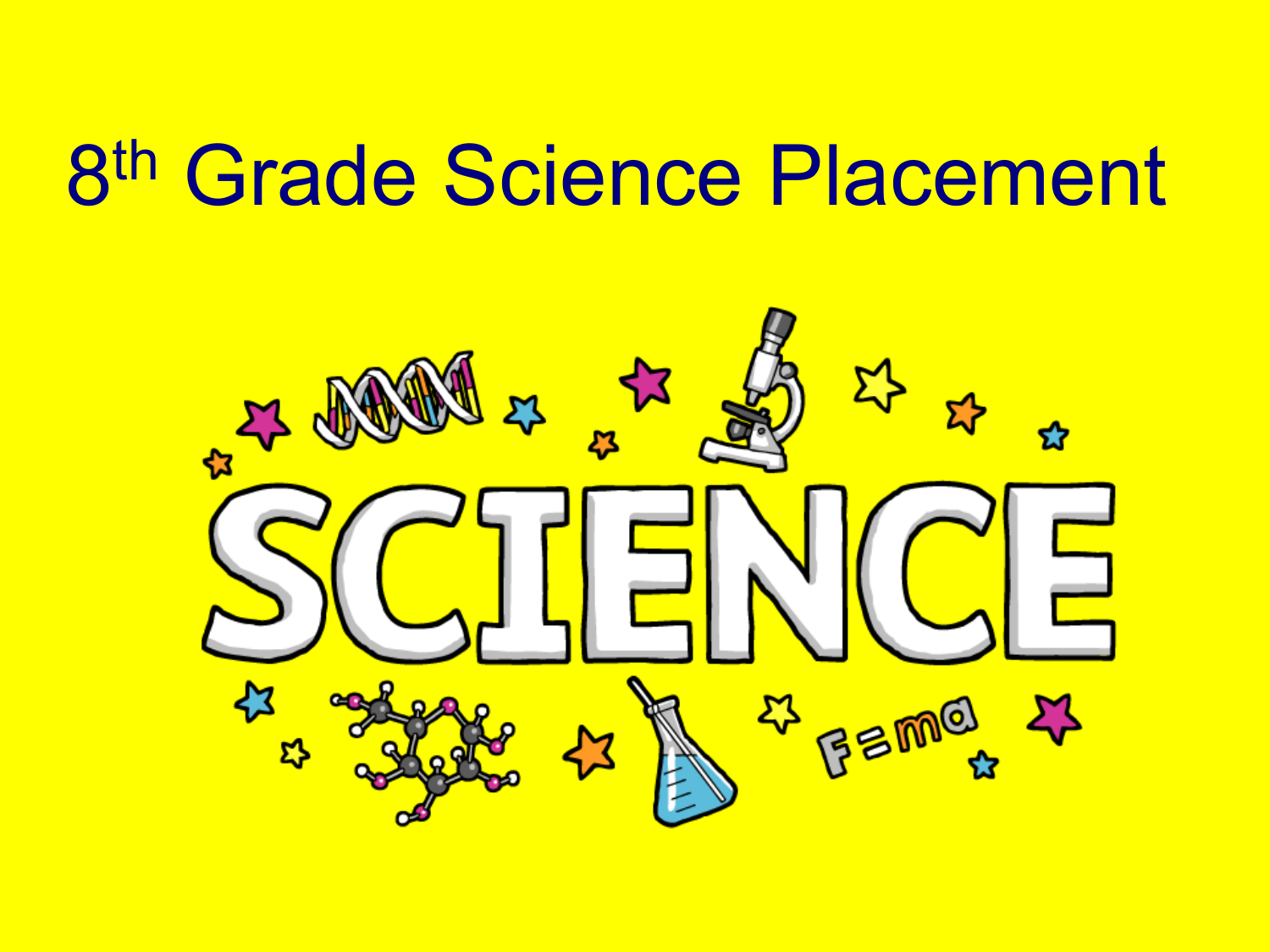

- New York State requires acceleration in two subjects in 8<sup>th</sup> Grade.
- AMS chose math & science to be those courses.
- With our current criteria, Ardsley students score high on the Regents Earth Science exams (2/3 of students score 85 or higher).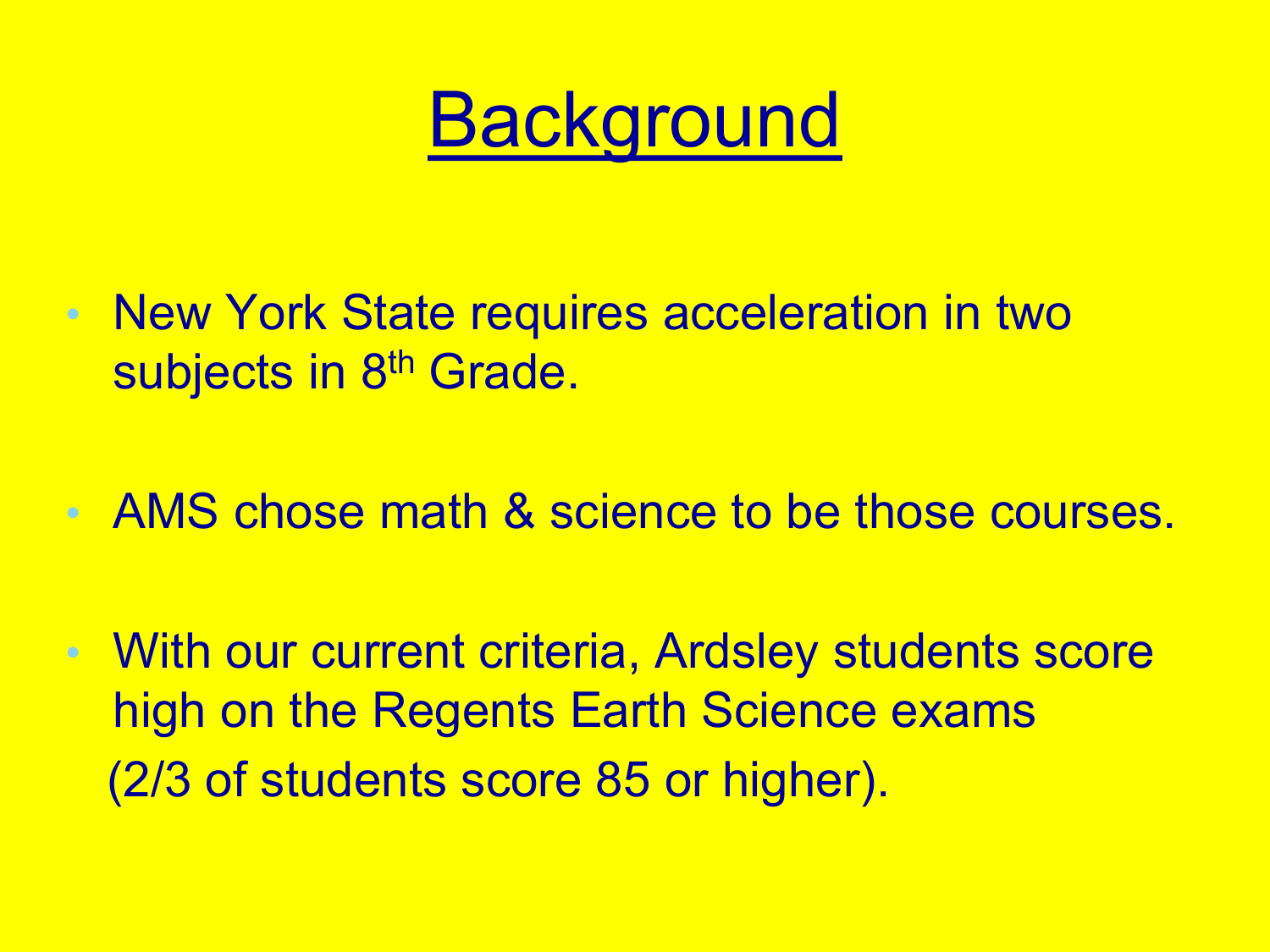# Science Courses for 8thGraders

# Science 8 (Co-Taught)

# Advanced Science 8

# **Regents** Earth Science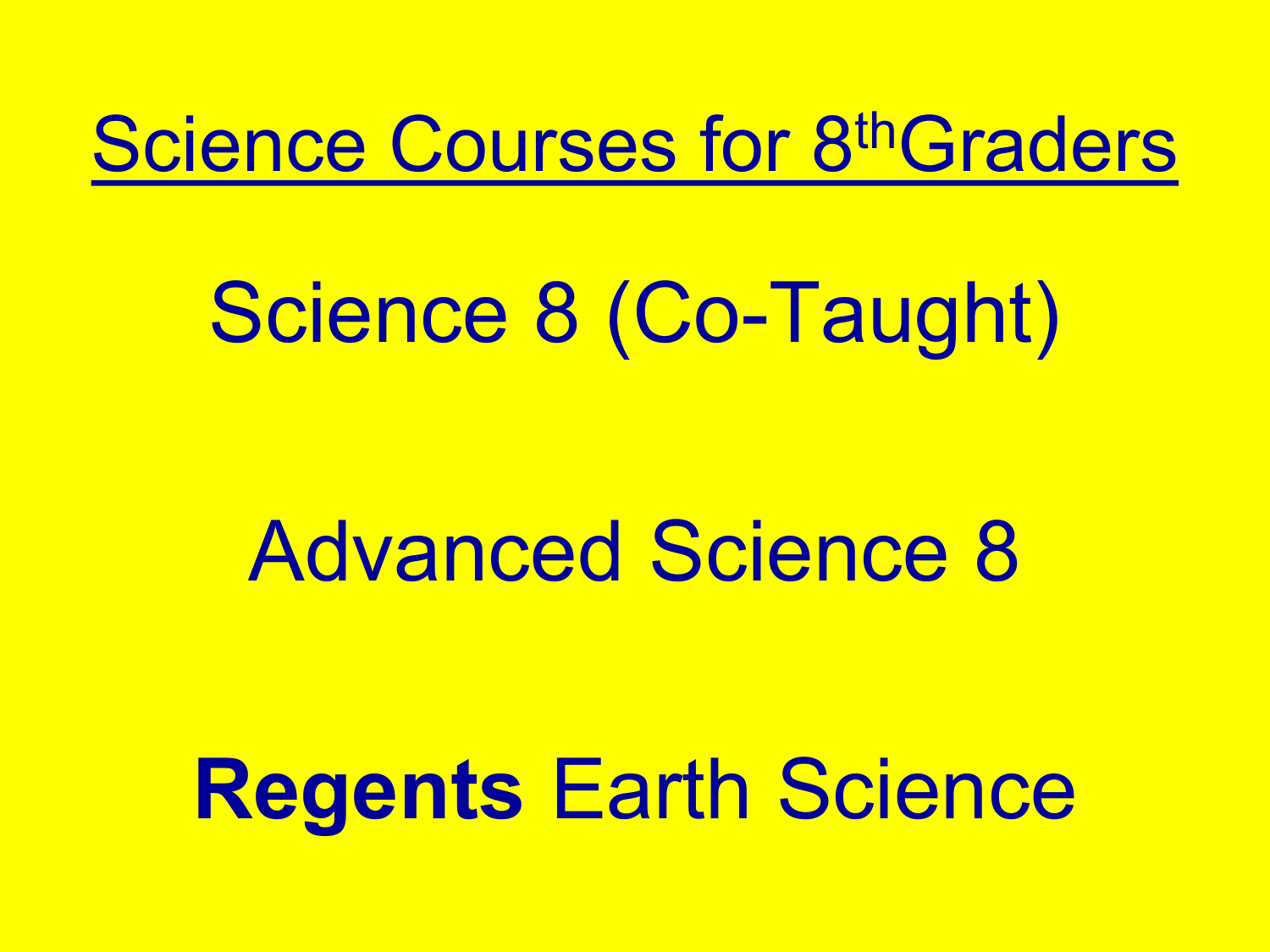# Science 8 (Co-Taught)

The integrated curriculum is as follows: -- Human Body -- Ecology -- Genetics -- Physical Science -- Introduction to Earth Science

\*\* There is a lab component to this class (called LTI) which develops lab skills through units on technology/engineering, human body systems, energy, forces/motion and sustainability/human impact.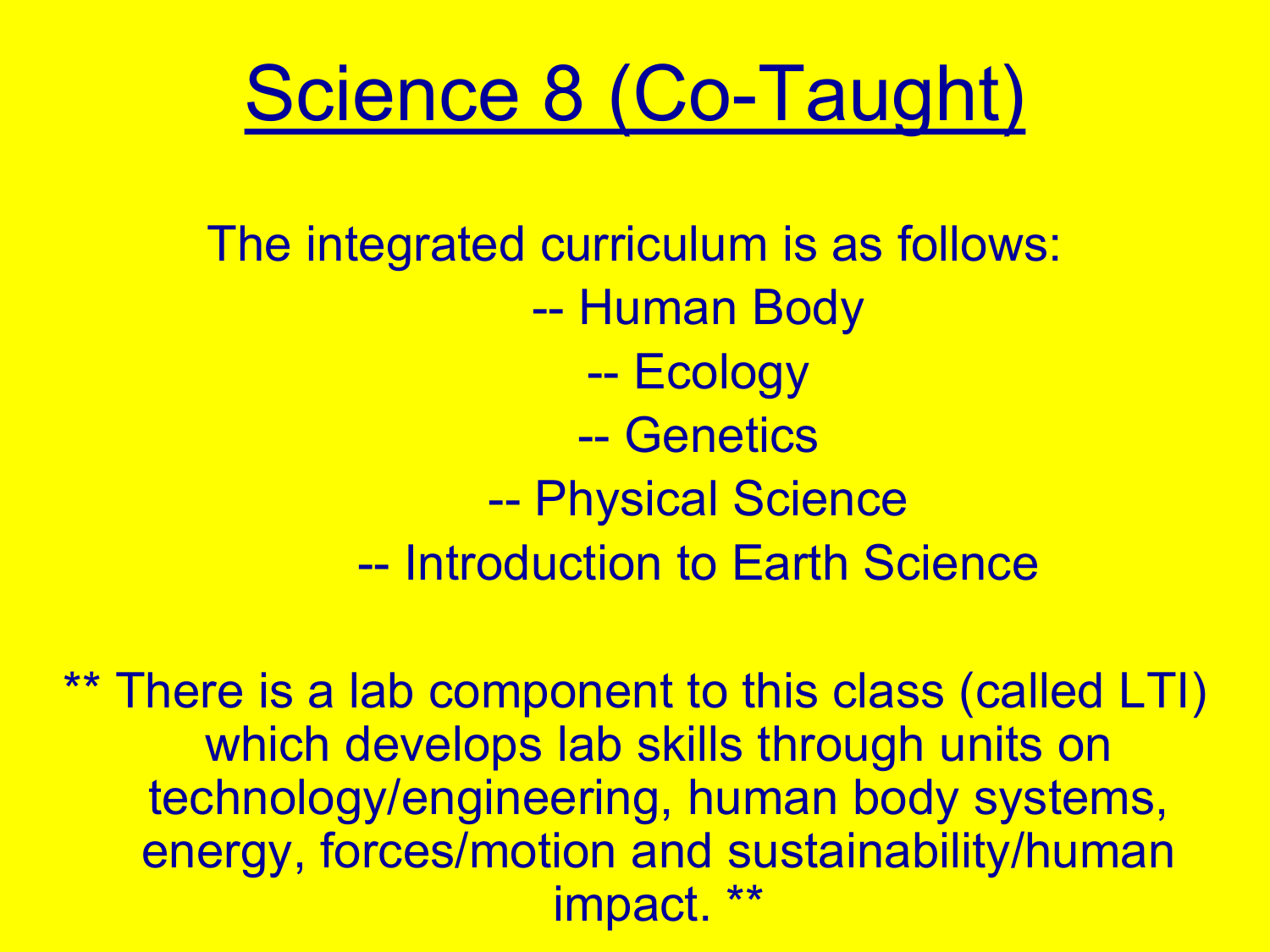

Taught by two teachers (a general educator and a special educator)

The course is modified in how the instruction is delivered – small group work/chunking of material but **NOT** for content.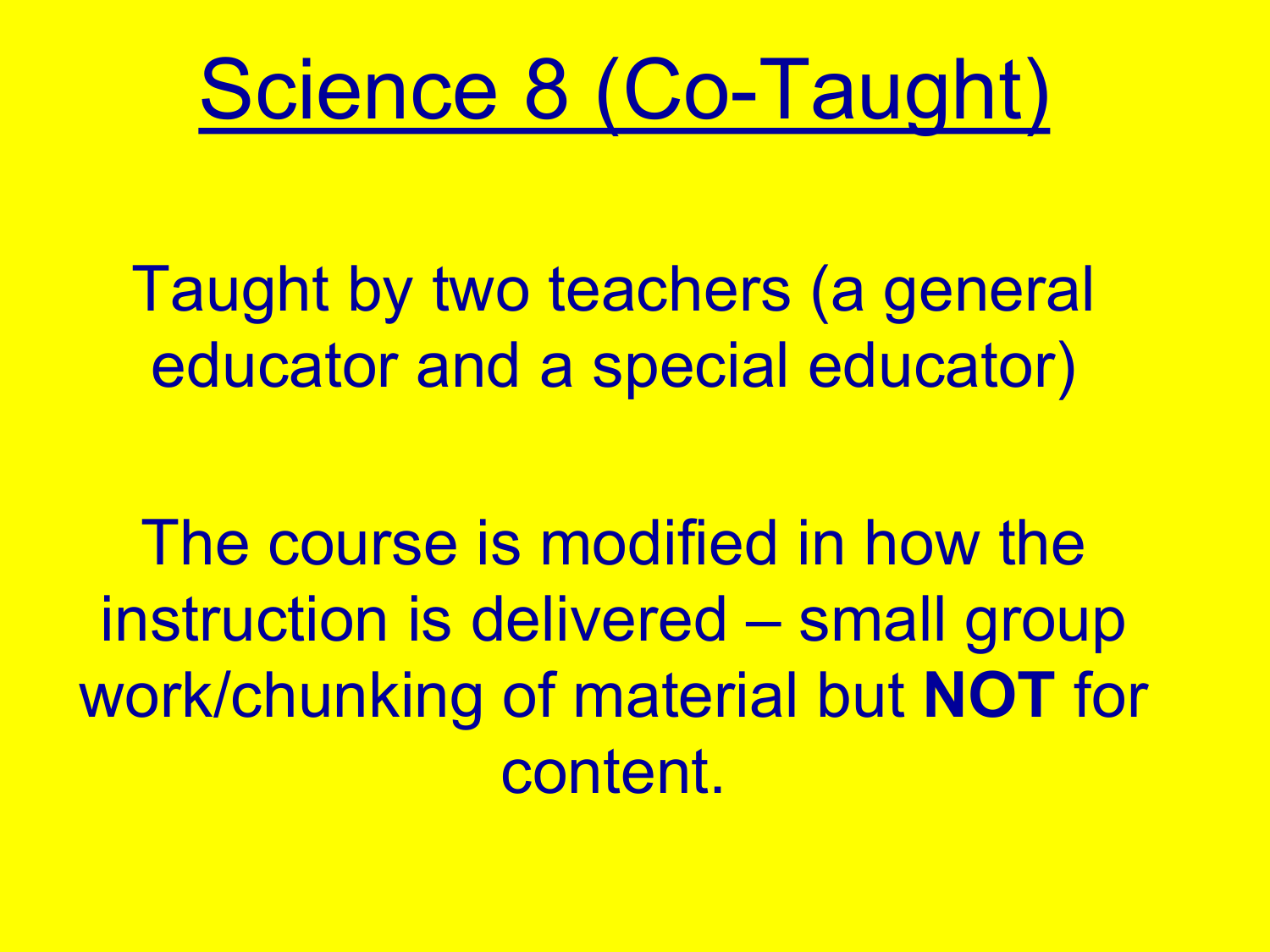## Advanced Science 8

#### **More rigorous than Science 8:**

- Extensive note-taking
- Increased workload
- More student-based learning
- (independent work)
	- Supplemental activities that enrich the curriculum
		- Announced and unannounced quizzes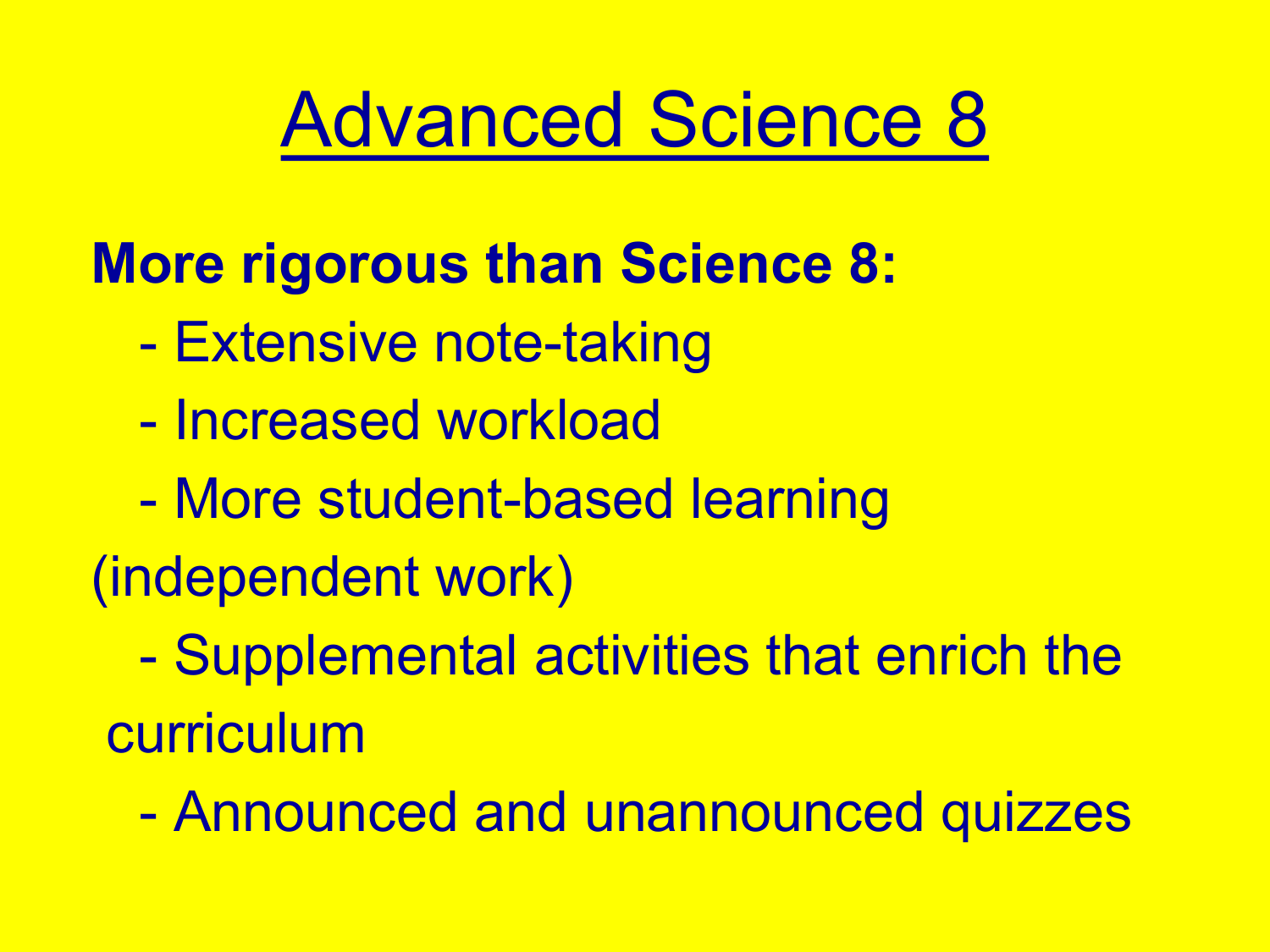\*\* Students in both the Science 8 and Advanced Science 8 courses take the NYS Intermediate Level Science (ILS) Exam at the end of the school year.

This is a two-part/2 day exam: 1 day for the lab portion and 1 day for the written portion.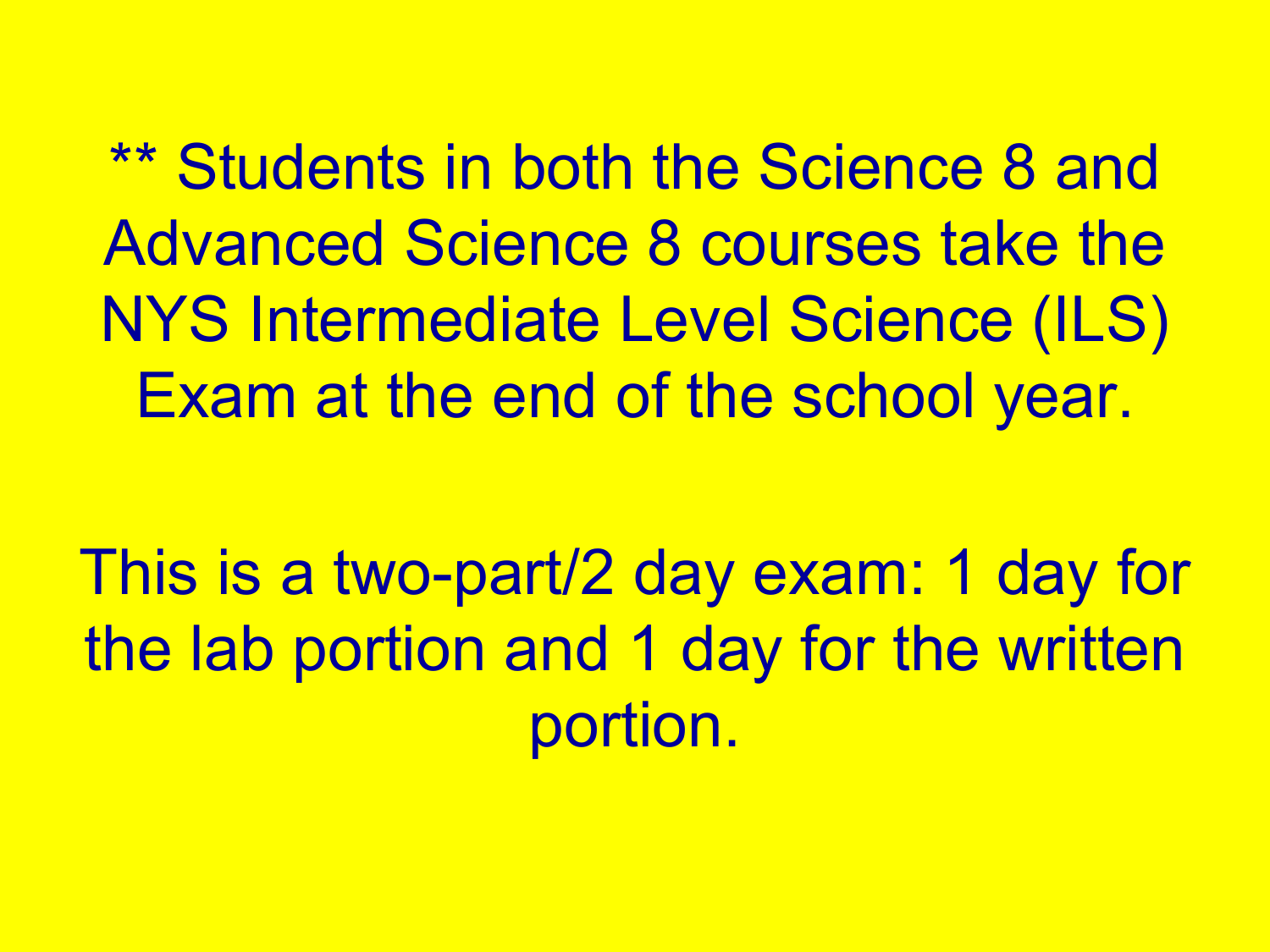## REGENTS Earth Science

#### The curriculum is as follows:

**Geology** Astronomy **Meteorology**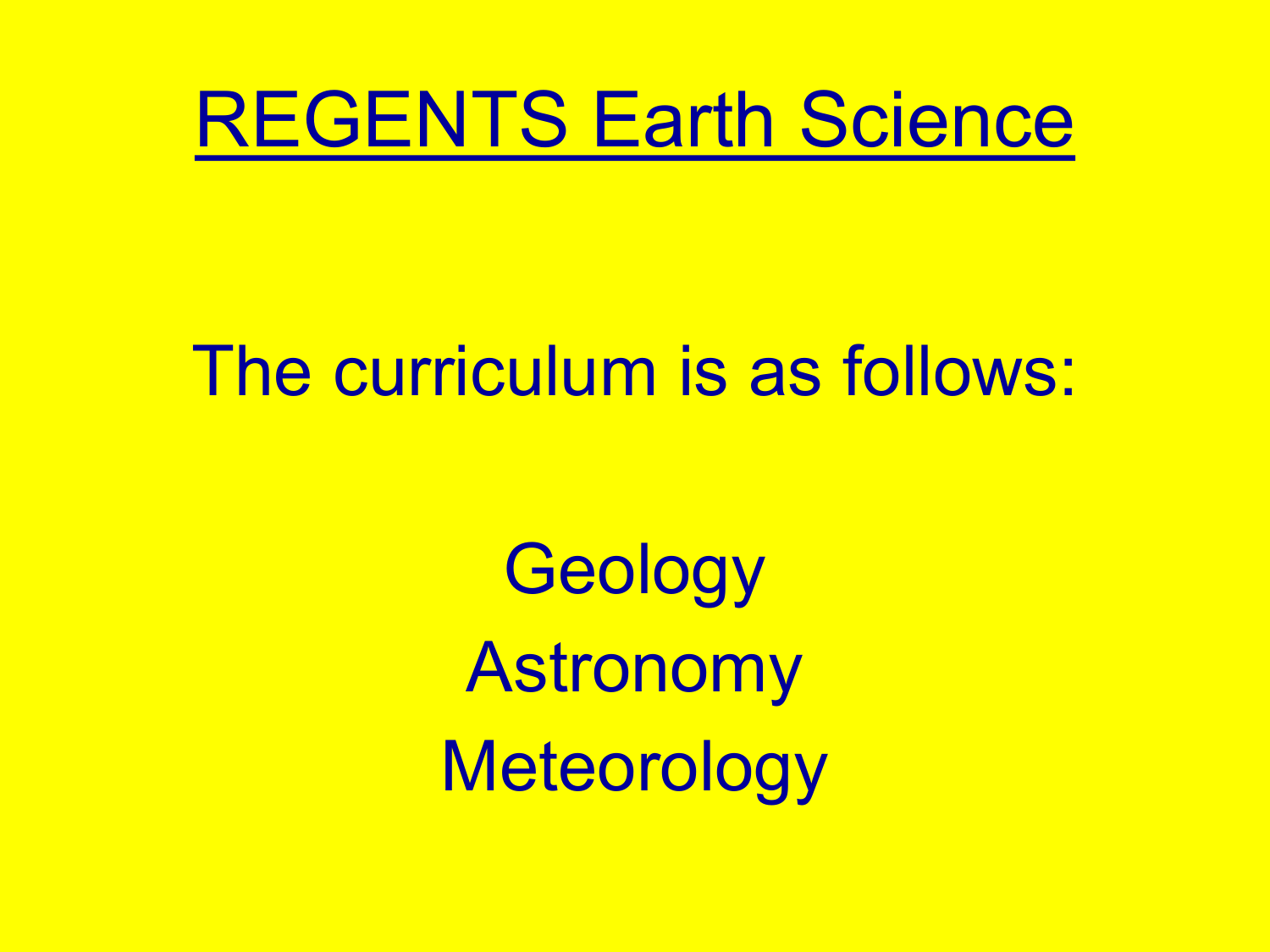All students placed into the Regents Earth Science course take the Regents Exam at the end of the school year.

This is also a two-part/2 day exam: 1 day for the lab portion and 1 day for the written portion.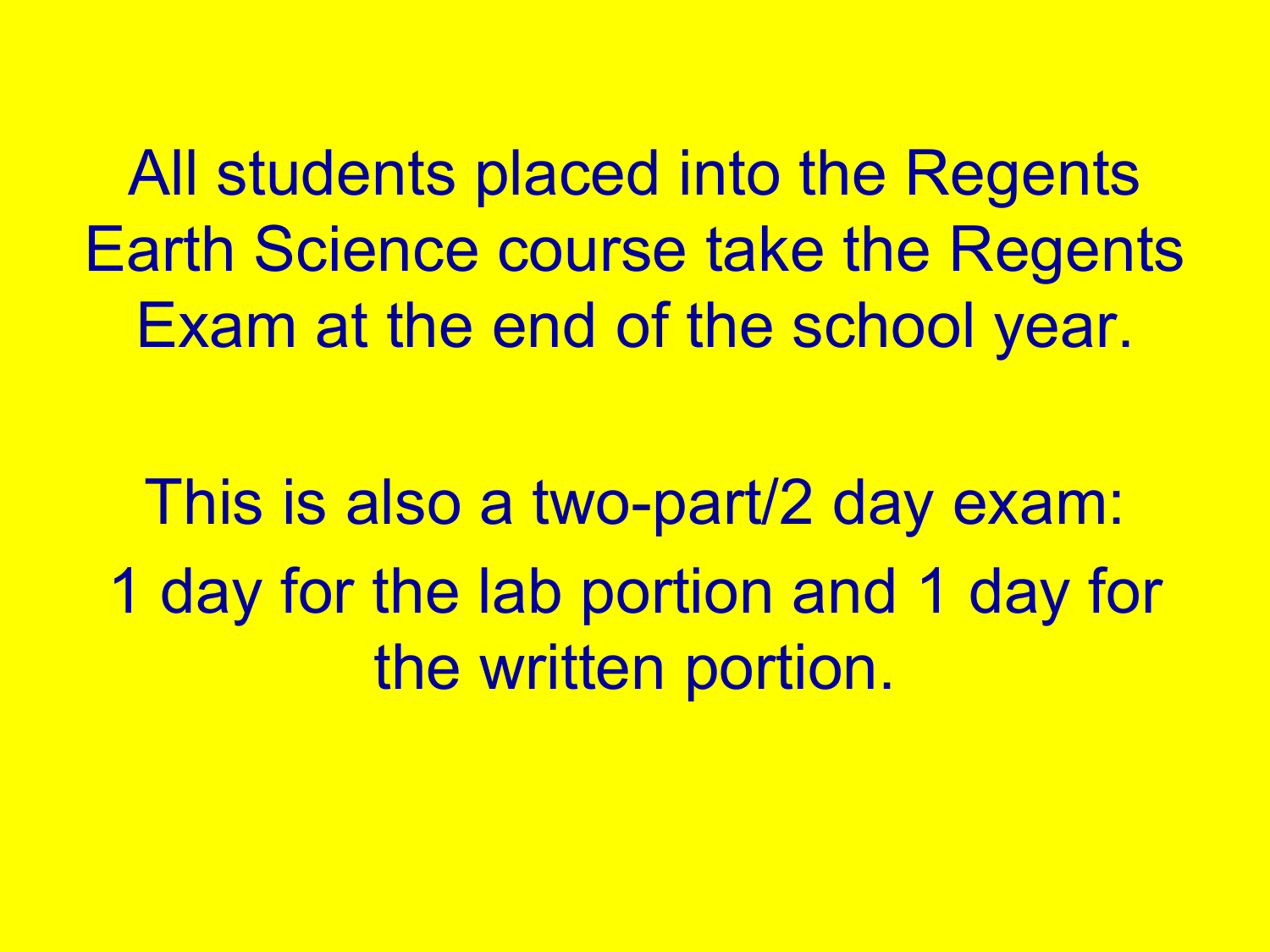

## Each student will take the state exam based on the science course in which they are enrolled.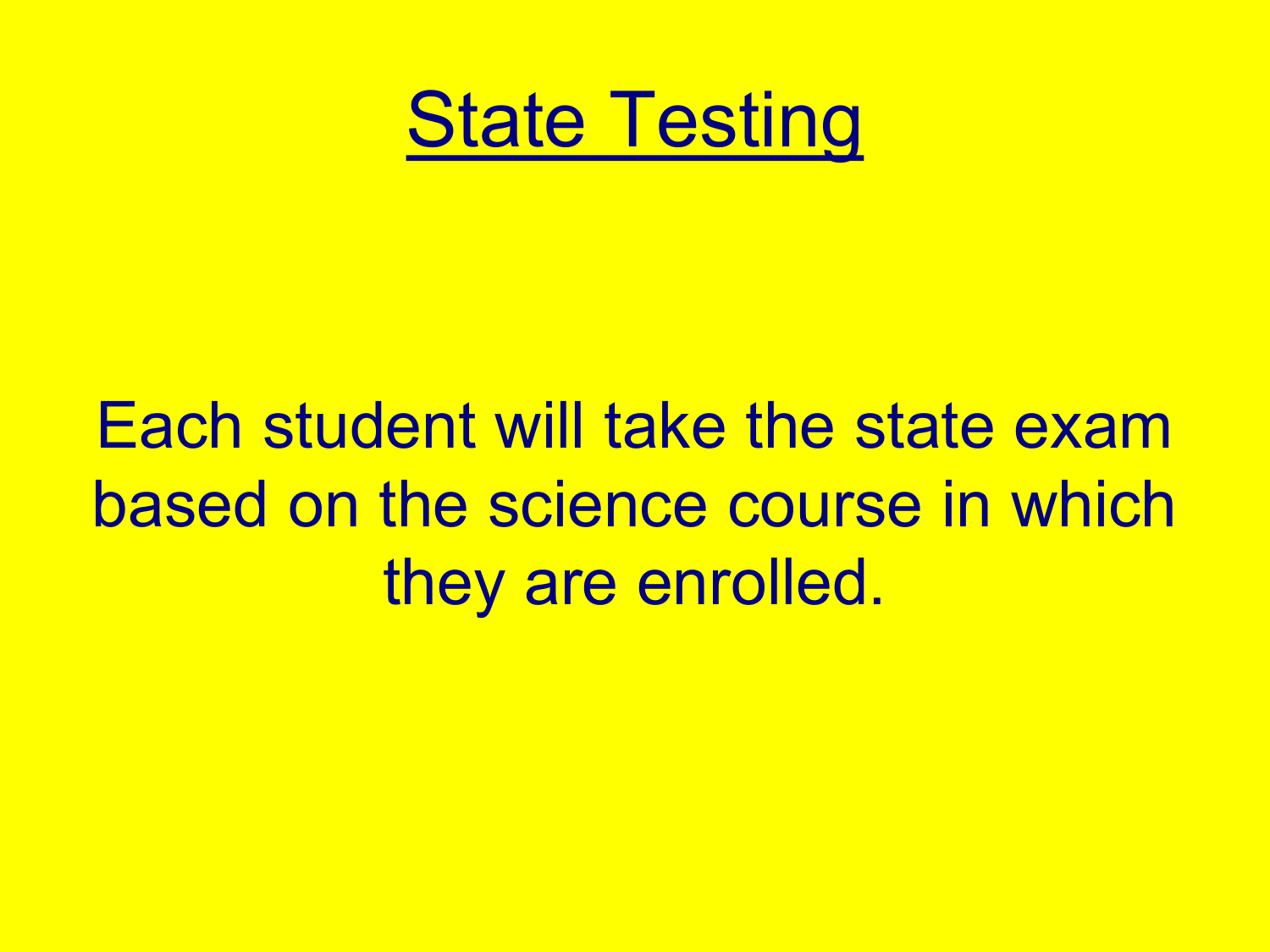### Advanced Science 8 Facts

- This course completes a well-rounded study of science concepts needed for success on the New York State ILS Exam.
- An additional year provides time for student maturation – before beginning the high school curriculum. Some students benefit from the additional year to develop their study skills.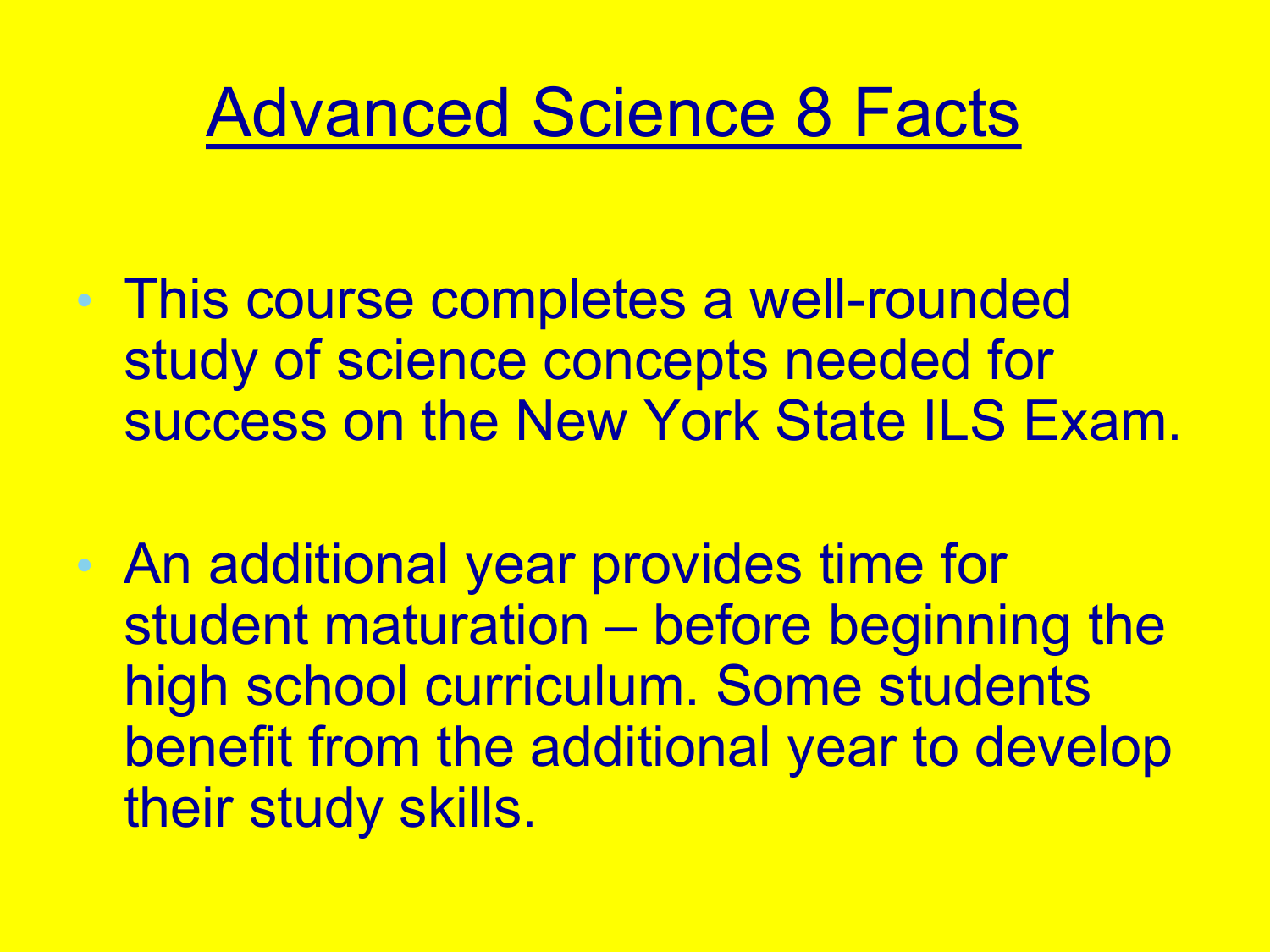### Advanced Science 8 Facts

- There is more time for ideas and concepts to be developed since the material is presented at a slower pace than in Earth Science.
- The rigor of this course appropriately challenges students, preparing them for their high school science classes.
- The lab course is preparatory for future high school lab experiences.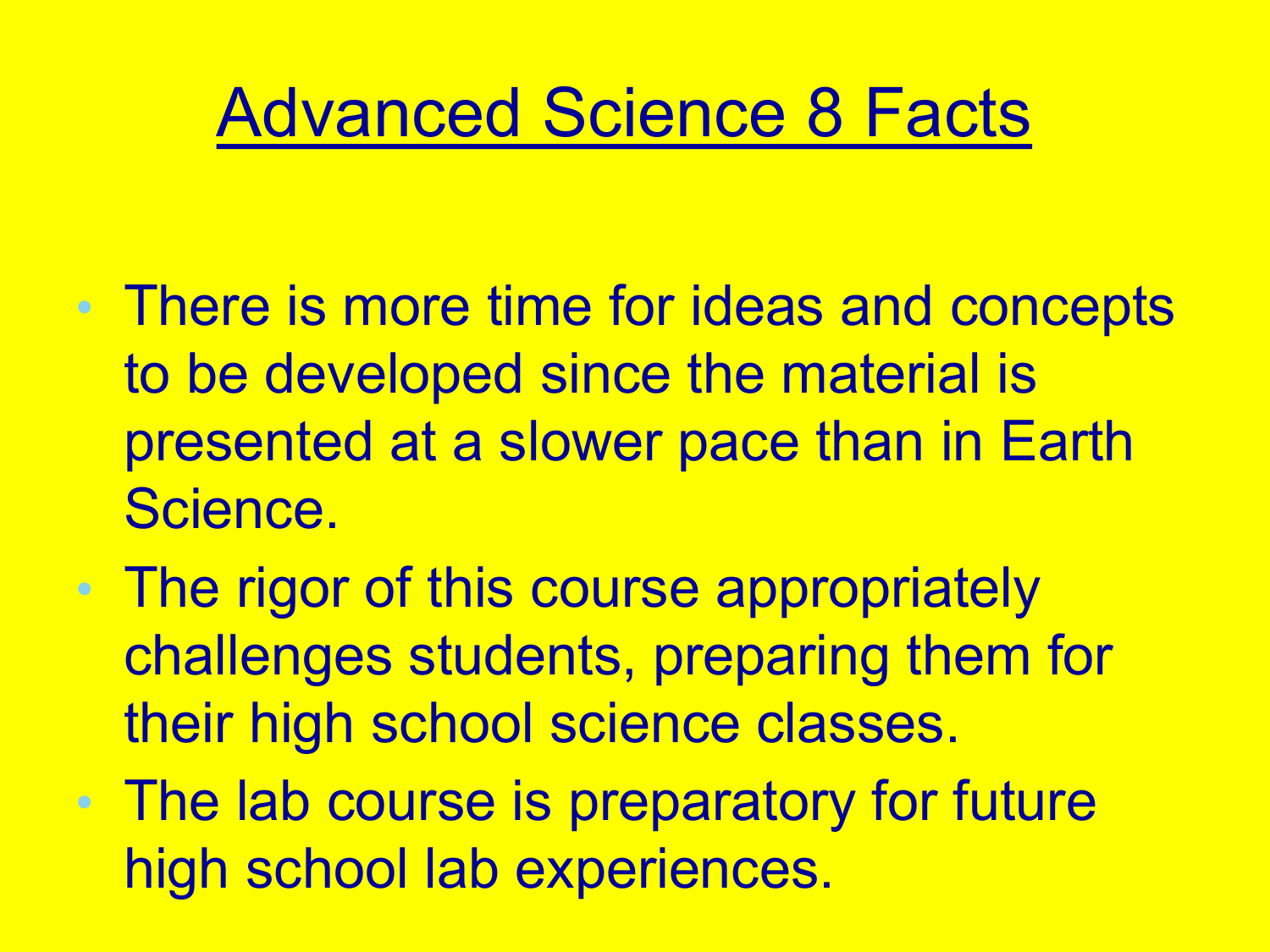### Regents Earth Science Facts

• In addition to the challenging content, students will be asked to meet higher expectations: -- extensive note-taking -- memorization of content -- application & analysis of complex **concepts** 

\*\* There is also a lab component to this course.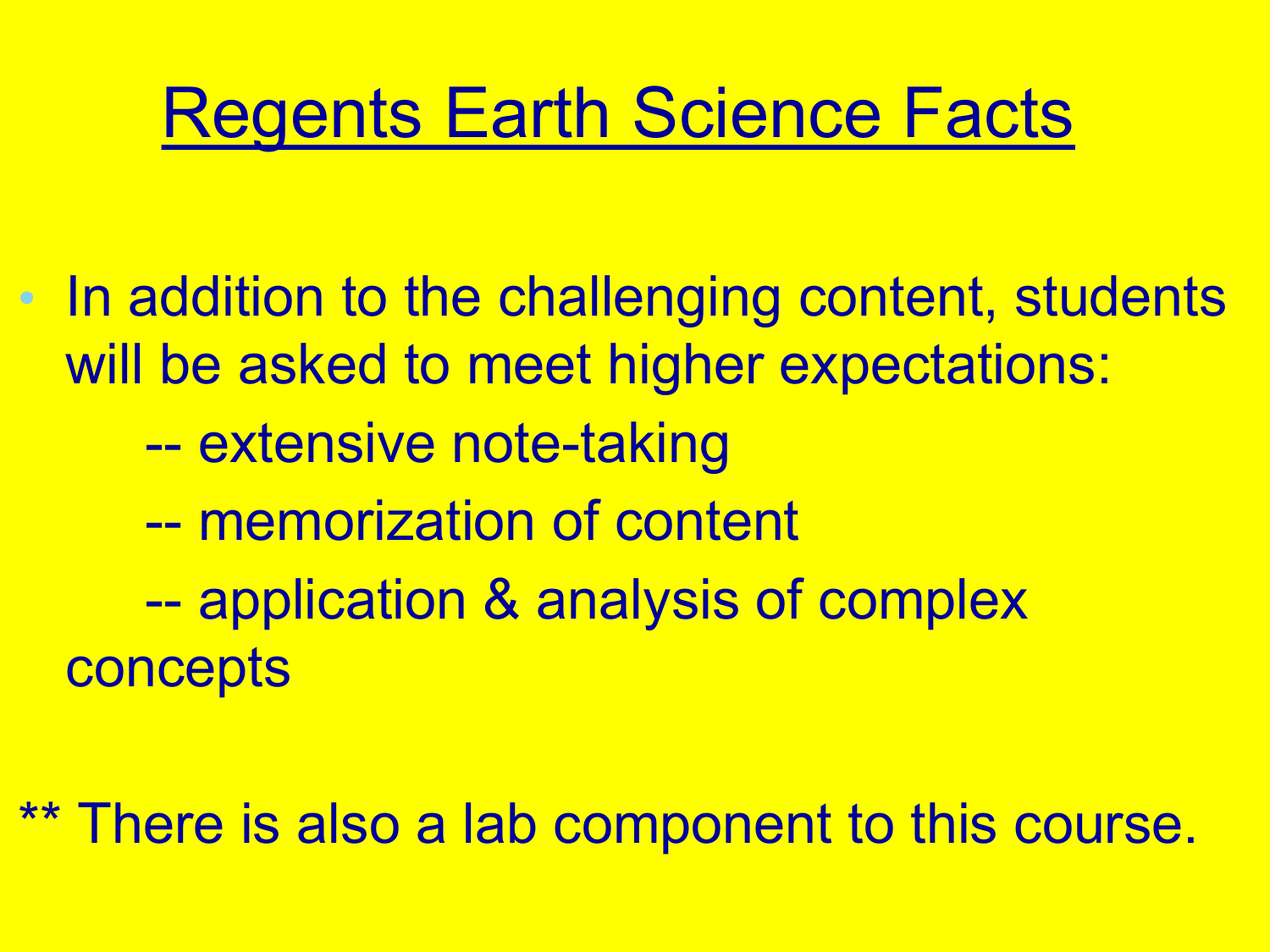Opportunities to Take AP courses (Advanced Placement)

- If your child takes Earth Science in 8<sup>th</sup> grade, they *may* be eligible to take an AP course as a junior.
	- **Students who take Advanced Science 8 in 8th** grade may also be eligible for AP courses.
		- As a senior, some students elect to take two sciences in one year.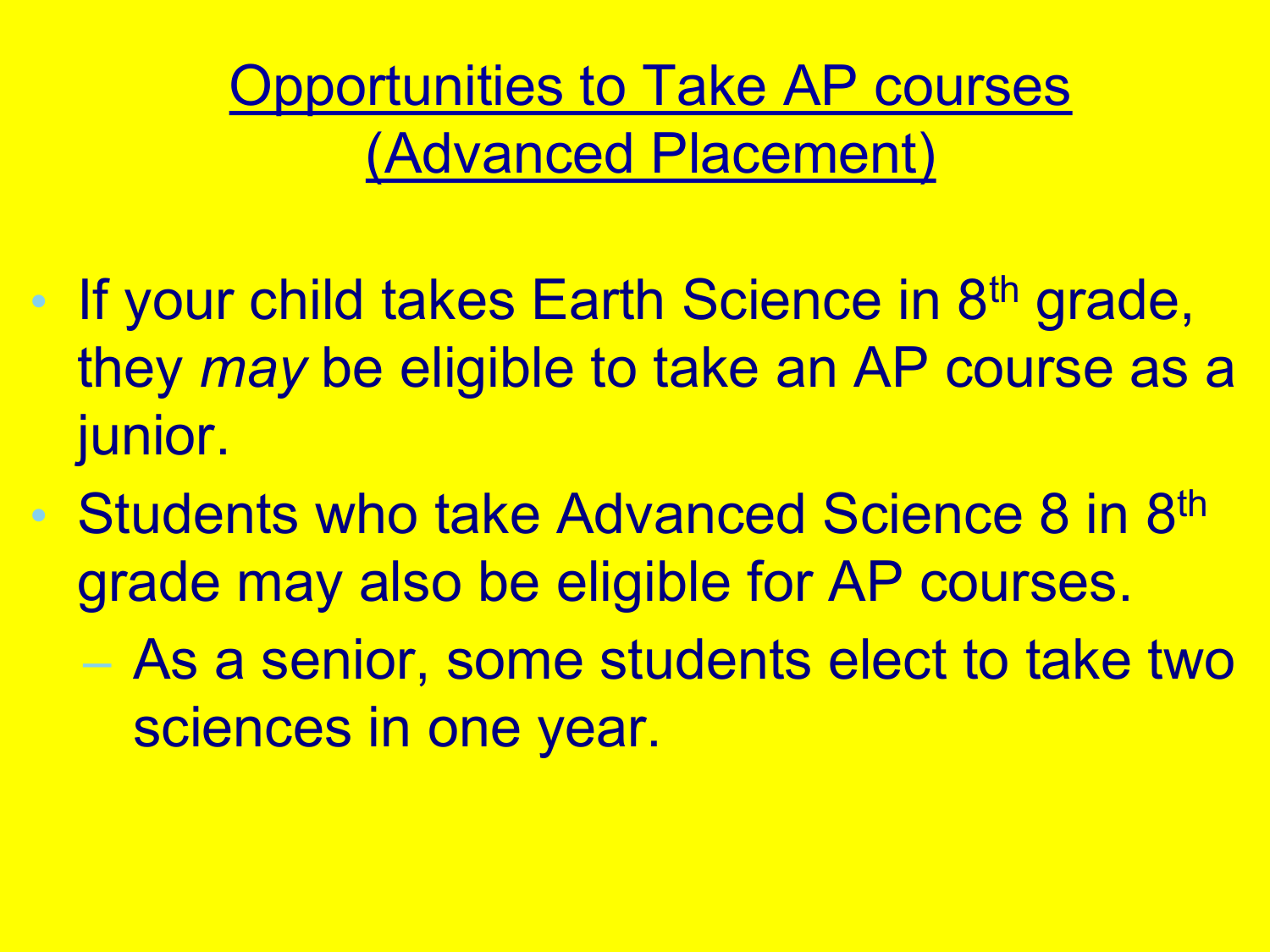#### **High School Science Opportunities**

| <b>Recommended Sequence:</b>                                                                                                                      | Earth Sci $\rightarrow$ Biology $\rightarrow$ Chemistry $\rightarrow$ Physics (3 levels)                                                |                                                                                                                                                                                                                           |             |  |
|---------------------------------------------------------------------------------------------------------------------------------------------------|-----------------------------------------------------------------------------------------------------------------------------------------|---------------------------------------------------------------------------------------------------------------------------------------------------------------------------------------------------------------------------|-------------|--|
| 8th<br><b>11th</b>                                                                                                                                | 9th                                                                                                                                     |                                                                                                                                                                                                                           | 10th        |  |
| 9th                                                                                                                                               | <u>10th</u>                                                                                                                             | <u>11th</u>                                                                                                                                                                                                               | <u>12th</u> |  |
| <b>College Level Courses</b><br><b>AP Biology</b><br><b>AP Chemistry</b><br><b>AP Physics</b><br><b>AP Environmental</b><br><b>SUPA Forensics</b> | <b>Electives</b><br><b>Human Physiology</b><br><b>Forensics</b><br><b>Astronomy</b><br><b>Contemporary Issues</b><br><b>Meteorology</b> | <b>Learning Sequences</b><br><b>Engineering (3 courses)</b><br>Science Research (3 year)<br>Introduction to Engineering (IED)<br><b>Principles of Engineering (POE)</b><br><b>Computer Integrated Manufacturing (CIM)</b> |             |  |
| <b>STEM Themed Clubs:</b><br><b>Robotics</b>                                                                                                      | <b>Science Olympiad</b>                                                                                                                 | <b>Science Bowl</b>                                                                                                                                                                                                       |             |  |

Ardsley Innovate Girls

Who Code **Communisms**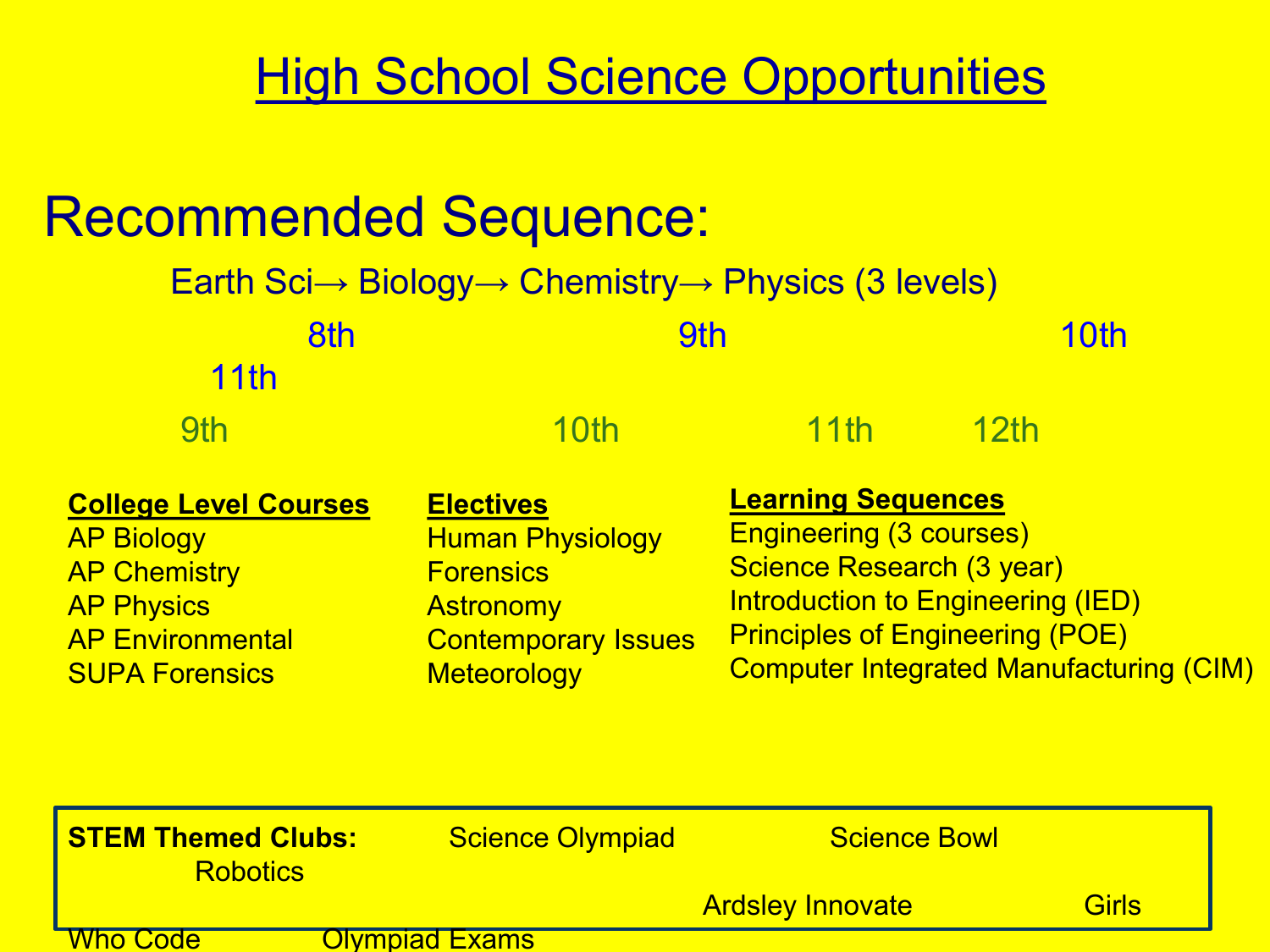## Placement Criteria

COVID continues to present challenges for placement, due to the extenuating circumstances.

Students will be selected for Earth Science based on their middle school academic performance taking into consideration grades, courses, and classroom behaviors, with science being the emphasis.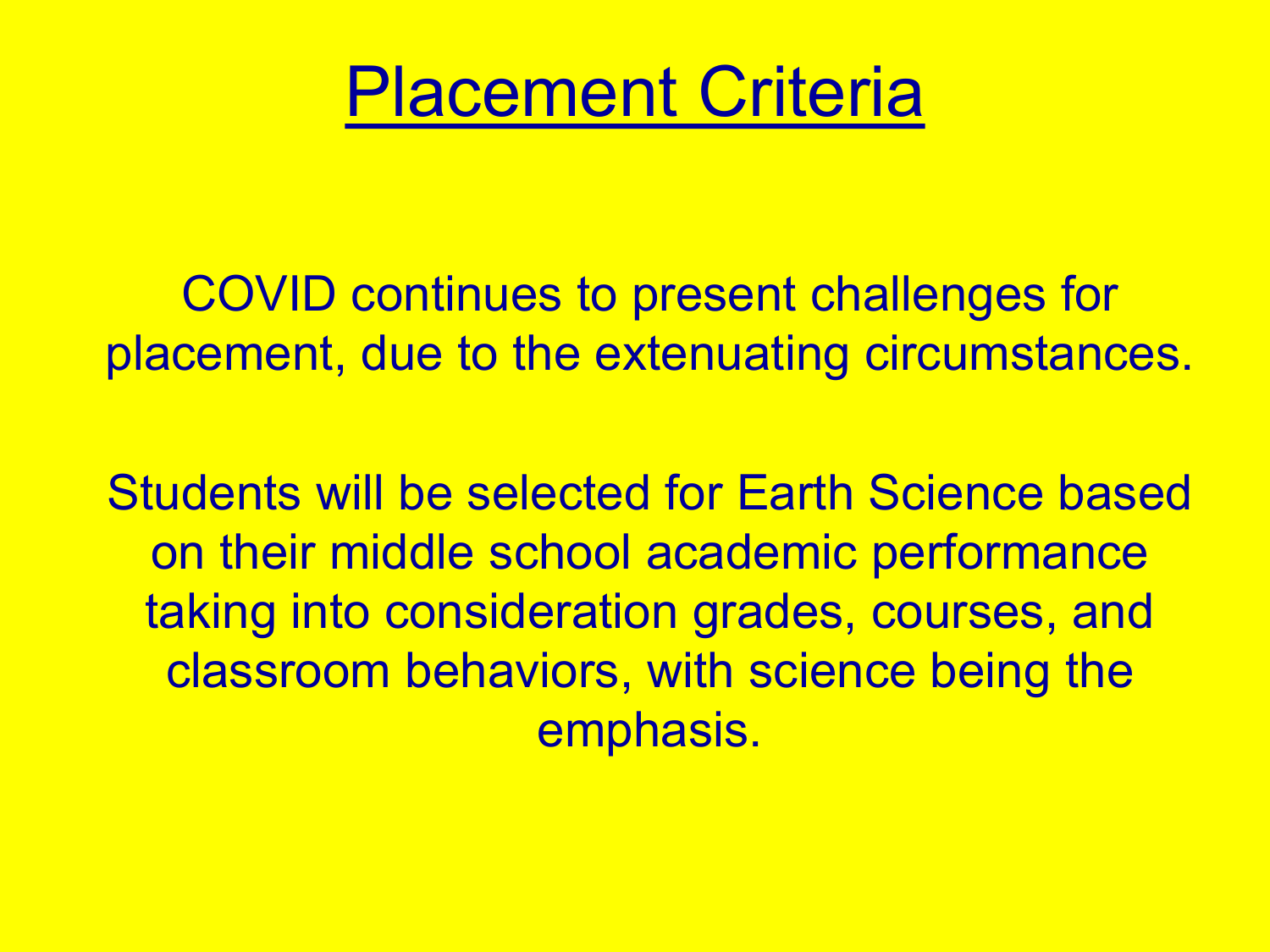## Placement Decisions

### Letters will be sent home the second week in June.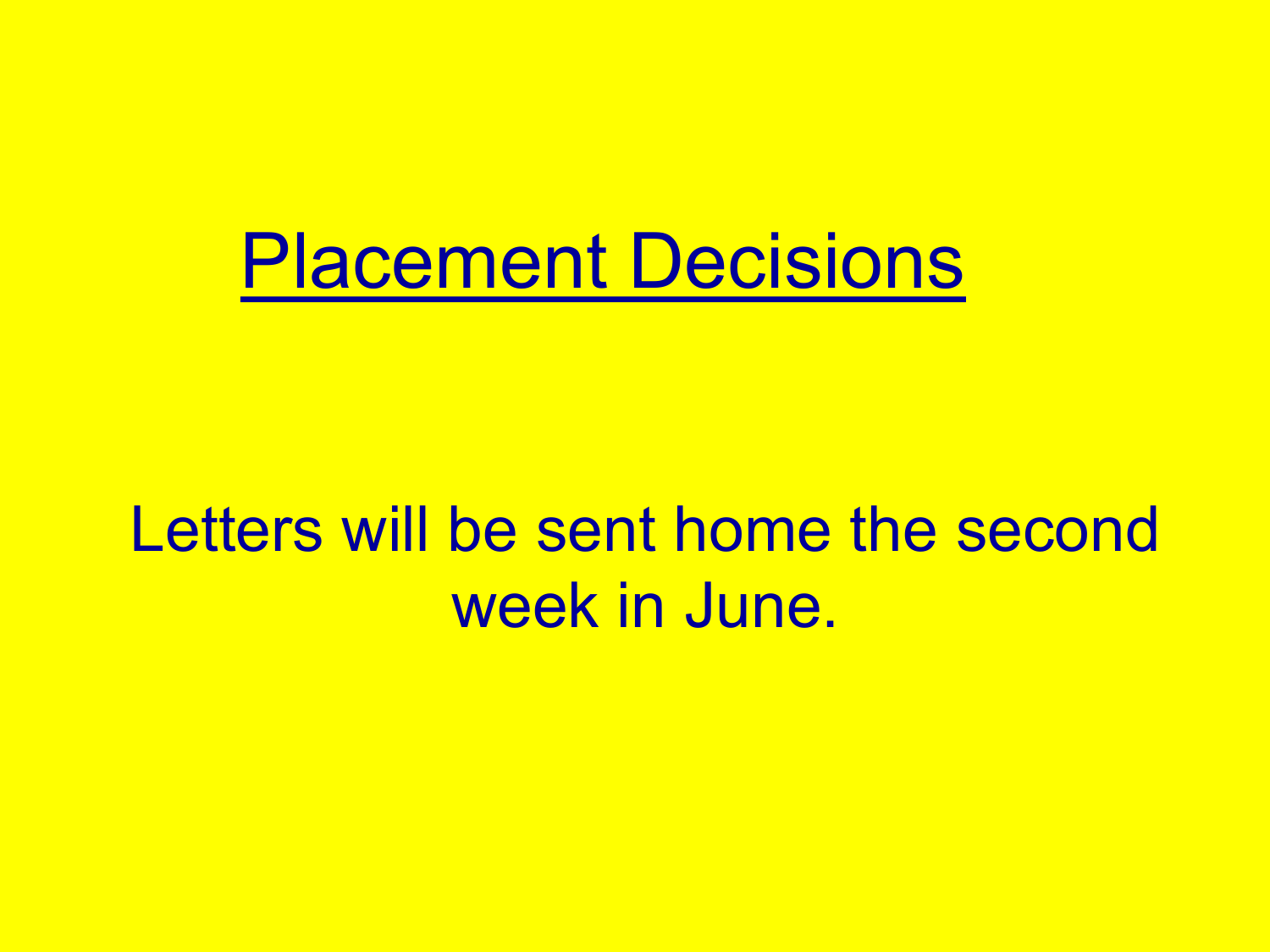If there are questions regarding your child's placement, please contact:

#### Enjoli Joseph –

AMS Science Curriculum Leader ejoseph@ardsleyschools.org